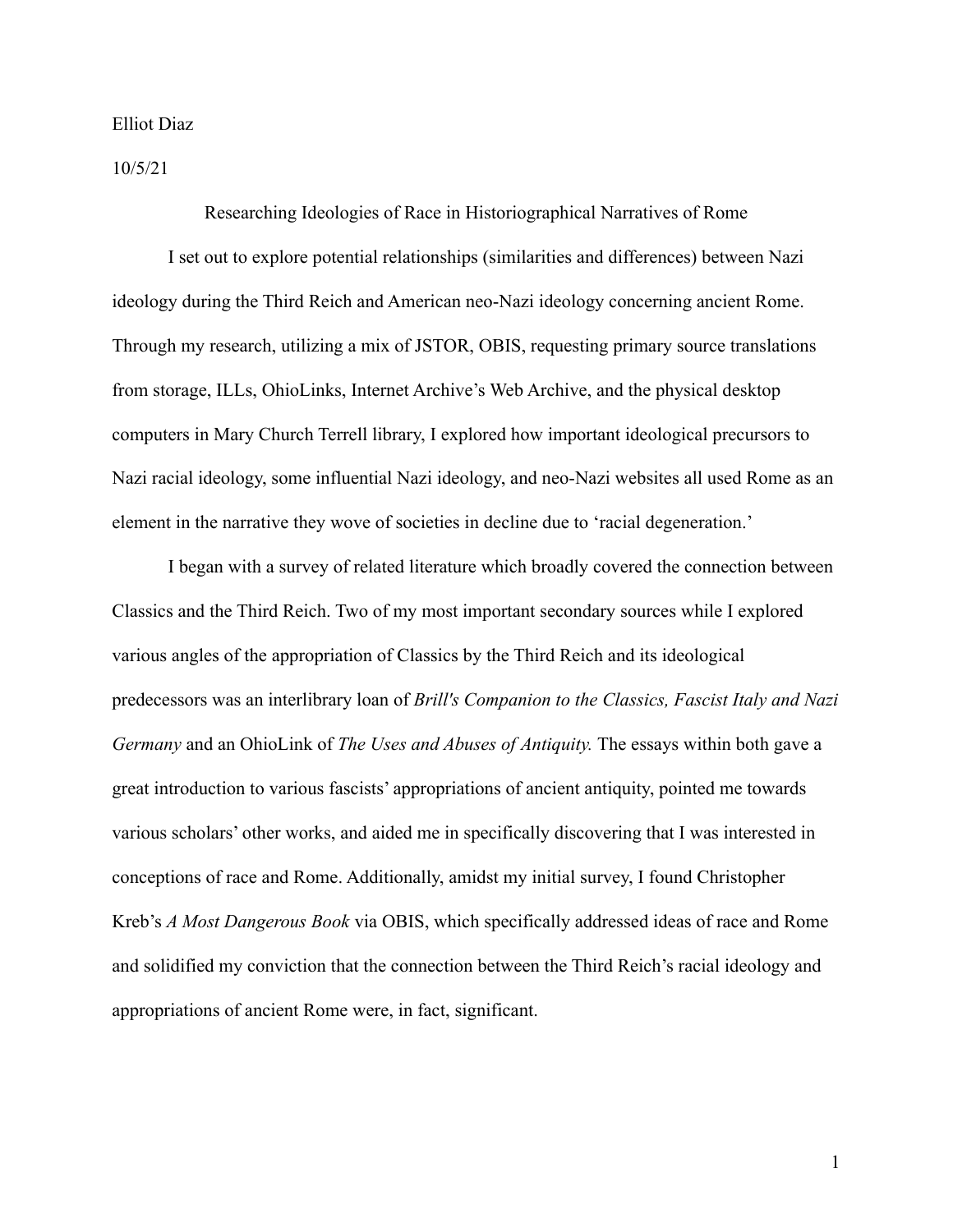The most challenging aspect of my research concerned my use of neo-Nazi and white supremacist websites to compare and contrast with ideologues of or influential to the Third Reich. After exploring secondary sources found through OBIS, there was simply not enough information about American neo-Nazis' beliefs about Rome. The interviews conducted in the books about American neo-Nazis and white supremacists that I surveyed were important research, but as my research question was specific in the scope of American white extremism, it simply isn't the focus of these books. Since contacting neo-Nazis to interview them posed significant safety concerns and since the subject matter I aimed to explore was so specific, websites, with all their flaws, were the primary sources most accessible to me as a researcher. Although a treasure-trove for one researching fascism, they were not without their own problems. Primarily, I needed a way to safeguard any identifying information from these sites and avoid bringing them traffic and ad revenue as much as possible. In order to keep my information secure, I utilized the desktop computers in the Mary Church Terrell Library to use the Internet Archive's Wayback Machine to archive a total of 49 neo-Nazi articles. This allowed me to revisit them without endangering identifiable information about myself or giving the websites repeated traffic from my research.

As I began to dig deeper into thinkers influential to neo-Nazis as well as to Nazis, one of my best sources was Michael Biddiss's article "History as Destiny: Gobineau, H. S. Chamberlain and Spengler," which I found via JSTOR. This was the only source I found that specifically addressed all three of these ideologues, and it was crucial in my decision to focus on these figures specifically. I not only agreed with Biddiss's assessment of their influence but also saw elements of their ideologies reflected in the articles I read by American neo-Nazis. After I settled

2